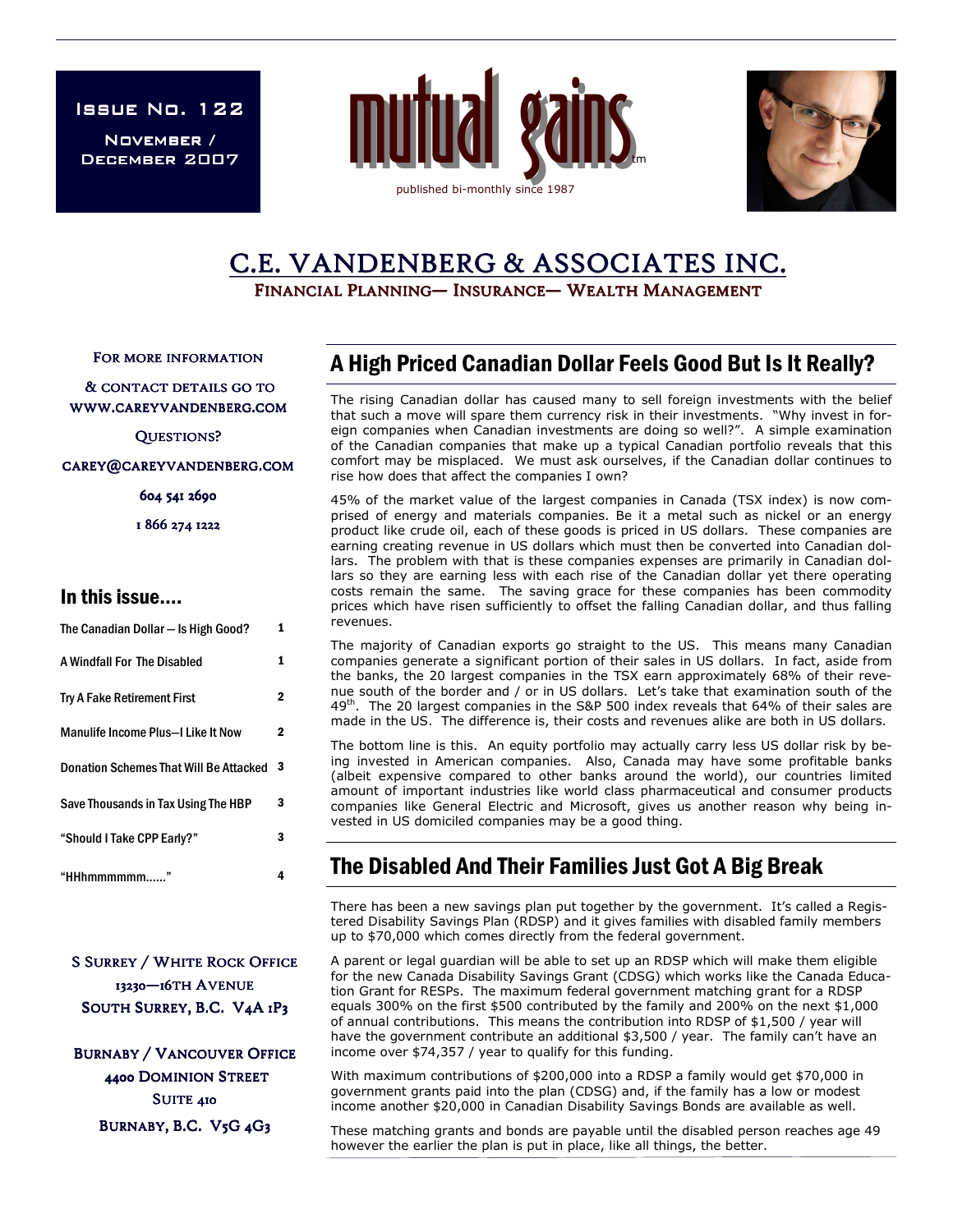#### Disability Windfall (continued)

The application to receive these monies is broad as well. In fact, the RDSP could potentially benefit people who are in the workforce but who have never applied for the disability tax credit. Example would be a "disabled" person who is gainfully employed but has a moderate income and who has never applied the credit. With such serious money being given by the government it's worth the effort to apply and could potentially more lucrative than a RRSP.

#### More than 49% of people with registered disabilities are currently working (Statscan)

### Try A Fake Retirement Before You Retire

I believe the big difficulty with retirement is the uncertainty. Many can't really know or envision, what their life in retirement will be like. Common descriptions that I come across like more golf, less work, no work, spending time with family and travelling are very general and quite common. That is a start however I have a couple of ideas that you may want to consider in deciding exactly how your own retirement will look and feel, before you actually do it for real.

Before you retire talk to as many retired people you can about their experiences and what they would have done differently. What did they expect to be doing in retirement? What did they actually do? Experience is a great teacher. We can learn a lot from those who have walked before us.

How about trying a trial run or faking retirement. For a couple of weeks, a month or maybe even a few months, try living as though you were retired. Do only the things that you expect to be doing in retirement. Pay special attention to how you feel about the experience. Write those thoughts down and keep track of your expenses. If you have always thought that retiring in a small town is nirvana for you, faking retirement would involve living in a small town for a month to get the flavour of how a small community functions in comparison to a large city. The theory behind faking retirement is that the only way any of us can really understand a new or different experience is to live it.

These ideas will either confirm what you already knew allowing you to make a more confident transition into retirement or they could completely change how you see your retirement years unfolding. If you are retiring with a life partner then I know it will stimulate all sorts of conversation.

Various calculations need to be made during your earning years and just prior to retirement however the foundational parts of retirement planning are more a matter of our own desires and how that feels than it is a mathematical equation.

### The 7 Pillars Of Value Investing

- 1. A company must be cheap in relation to the value of its assets.
- 2. The business risk is much more important than market volatility.
- 3. Holding cash in a portfolio is not tactical, but rises and falls with the availability of value buying opportunities.
- 4. Investment in a company is held for 3 to 5 years and often much longer.
- 5. No attempt to time the market is made as the market value of a company in the short term is emotionally driven.
- 6. Hold a smaller number of high quality, profitable companies rather than several uncertain ones.
- 7. Dividends pay you while you wait for the price of the company to rise back to fair value.

### Manulife Income Plus— It Looks Much Better Now

When the highly advertised, Manulife Income Plus program came out I wasn't particularly enamored with it. That has changed because of a significant improvement to the plan.

Income Plus, which was launched a little over a year ago, is really an add on feature to a segregated fund contract (the life insurance version of a mutual fund). Income Plus guaranteed a monthly retirement income from the fund for a period of 20 years regardless of how the underlying investment performed. Frankly, I wasn't that excited about it with that set up. However, that 20 year period has now been extended to the life time of the investor, starting after December 31st in the year that person turns 65. The extra plus is that this positive change has come at no additional internal expense to the investor.

Manulife Income Plus has become very attractive to those within 10—15 years of retirement because for every year you don't take an income from it you get a 5% bonus. This means that a person at 45 who wants to retire at 60 can get a 75% increase in their investment guarantee if they don't touch the money for that period of time.

There are a few financial companies that offer a very similar investment and income package that protects you from outliving your income.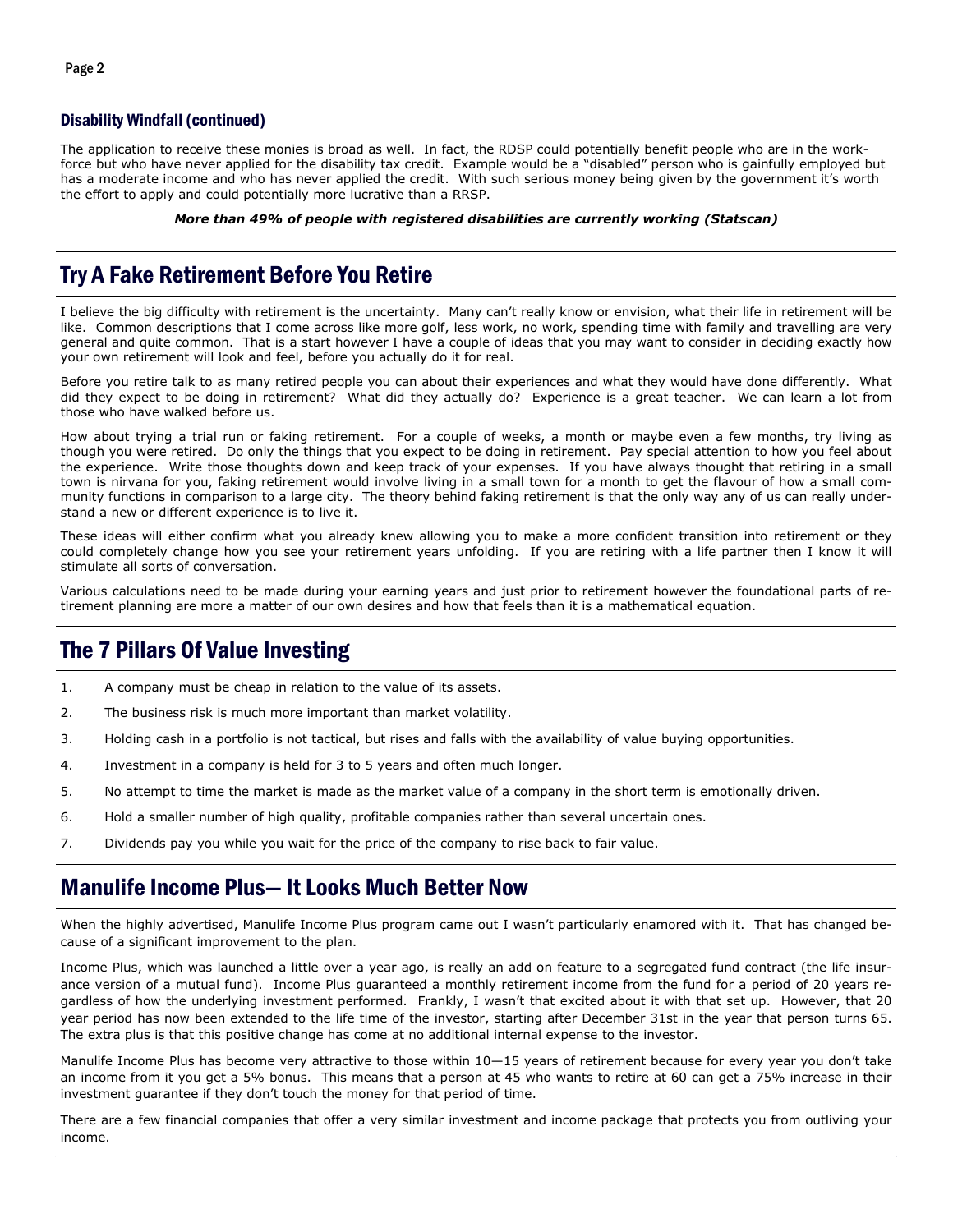### Donation Schemes That Will Be Attacked

I've talked about making your donation dollars more effective by using what is written in the Canadian Income Tax Act to your benefit. That strategy uses a "Super" Flow Through share investment, getting that tax deductions and tax credits from making the investment (approx. 60 cents of tax savings on the dollar). Then, when the Flow Through share investment is converted to a mutual fund, donating part or all of the investment to the charity of your choice (approx. 40 cents of tax savings on the dollar). Again, all aspects of this set of transactions is written in the Income Tax Act. Getting tax benefits from flow through shares has been in existence since 1954. The gifting of publicly traded securities and not triggering tax on the capital gains tax was introduced in the Federal Budget in 2006. That is why this kind of gifting strategy works.

Donation schemes that don't work often seem to have these characteristics which are used to prove their legitimacy:

- Most often related to the gifting of Pharmaceuticals purchased at "market value" yet gifted or sold for substantially more.
- The value of the gift can be contested. You don't face this risk with publicly traded securities like a mutual fund.
- A legal opinion is provided however it usually only relates to a small part of the scheme
- Tax Shelter ID #. This is only given so the government can identify the scheme and their donors and thus find you easily.
- The promoter says they have a sizeable "war chest" to fight CRA.

So far CRA has reassessed more than 26,000 people who have participated in these schemes. They are starting on another 50,000 people and have stated that they plan to audit all of these kinds of arrangements. If you have heard about or been intrigued by a gifting arrangement or other "tax shelter" for that matter I'd be happy to supply you with some of my 20 plus years of experience.

## Get Significant Tax Savings Before Buying Your First Home

Buying a home is the cornerstone of every person's financial plan. You need to live somewhere so why not own that asset, one that has appreciated on average by 8% / year (according to the Real Estate Board of Greater Vancouver).

A down payment is often gathered before the initial purchase is made. If that down payment goes down the wrong road you lose a significant tax saving opportunity, and frankly I've seen too many people lose it. The most beneficial road involves using the Home Buyers Plan where you can withdraw money out of your RRSP tax free for the purchase of a principal residence.

If you are contemplating a home purchase at anytime in the future OR are working on that down payment of yours now you should be putting that money into an RRSP first. With the Home Buyers Plan, an RRSP contribution up to \$20,000 can be made per home owner. For a couple that equates to \$40,000 between the two of you.

Why use the Home Buyers Plan instead of accumulating the down payment out side of your RRSP? The advantage - and it's significant— is that your tax savings will be as much as \$17,480 if you make RRSP contributions before you buy your first home. In other words, you and your other half can turn \$40,000 into \$57,480 based on the highest tax bracket (kicks in at \$121,000). These RRSP contributions must be done at least 90 days before you withdraw them for a home purchase. You also must pay back what you have withdrawn over the next 15 years. The best way to do that is monthly of course.

There are some financial planners that don't agree with this strategy. I believe however that if you are prudent with your tax savings by increasing your down payment and thus having less mortgage debt you will actually be better off.

## Taking CPP Earlier Rather Than Later

As you may be well aware, it can make sense to take your CPP earlier rather than waiting until 65 or possibly later. You can take it as early as age 60 however your CPP payments will be reduced by 0.5% for each month you take it earlier. If you take it after 65 you will get 0.5% more for every month you delay your CPP after your 65th birthday. Statistically it makes more sense to take it earlier.

There are things that affect your decision on when to take your CPP benefits. The first is the rules that CPP has set out. This is, you can apply for early CPP (60—64 years of age) if you either, 1) Stop working the month before and the month your first CPP payment is to be paid or, 2) You earn less than the maximum monthly CPP payment (\$863.75 for 2007) in the month before and the month when your CPP starts.

Once you start receiving your CPP you can work and earn as much as you want with no effect on the CPP that is being paid to you.

Provided you jump through those rules there are a few things that come into play when taking your CPP. The first is that your employer doesn't have to make CPP contributions for you anymore which means they won't be taking CPP contributions off of your paycheque either. That saves both you and your company 4.95% of your wages, each. If you are self employed this means that your costs go down by 9.9%. So although you will get less monthly CPP than you normally would, you have reduced your costs as well. That is the positive part. The negative